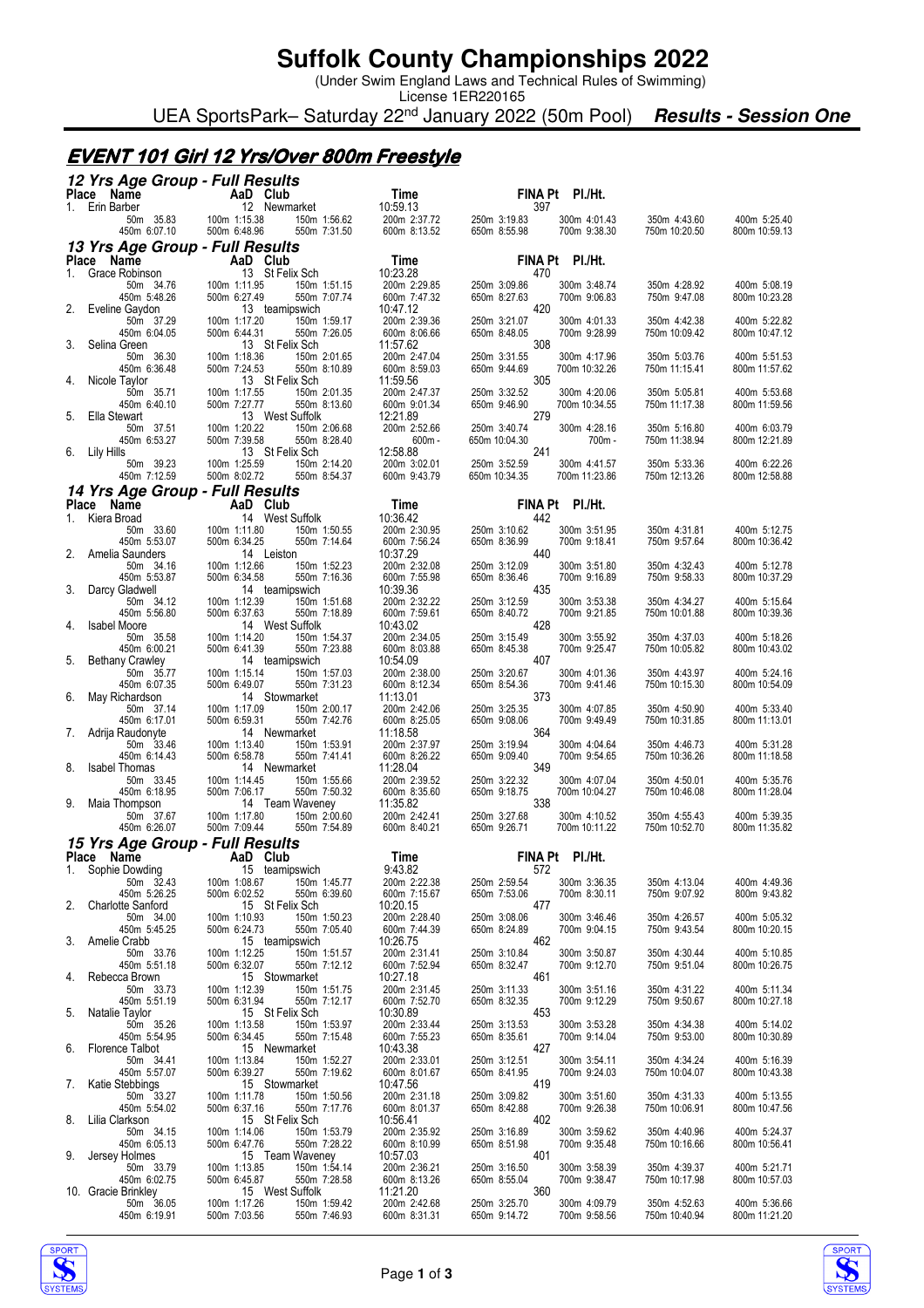# **Suffolk County Championships 2022**

(Under Swim England Laws and Technical Rules of Swimming)

#### License 1ER220165 UEA SportsPark– Saturday 22<sup>nd</sup> January 2022 (50m Pool) **Results - Session One**

| Vanton 15 V<br>50m 36.73 100m 1:17.08<br>50m 6:29.34 500m -<br>11. Eloise Manton                      |                                                | 15 West Suffolk                                                           | 11:41.93                 | 329                 |                 |               |               |
|-------------------------------------------------------------------------------------------------------|------------------------------------------------|---------------------------------------------------------------------------|--------------------------|---------------------|-----------------|---------------|---------------|
|                                                                                                       |                                                | $30000$<br>150m 2:01.05<br>550m 8:00.70                                   | 200m -                   | 250m 3:29.03        | $300m -$        | 350m 4:58.97  | $400m -$      |
| 450m 6:29.34                                                                                          | $500m -$                                       |                                                                           | $600m -$                 | 650m 9:31.03        | 700m-           | 750m 10:59.78 | 800m 11:41.93 |
|                                                                                                       |                                                |                                                                           |                          |                     |                 |               |               |
| 16 Yrs Age Group - Full Results                                                                       |                                                |                                                                           |                          |                     |                 |               |               |
| Place Name<br>1. Karys-Rose Bunn<br>50m 32.91 100m 1:11.15 150m 1<br>450m 5:34.05 500m 6:12.18 550m 6 |                                                |                                                                           | $Time$ FI<br>9.57.72     |                     | FINA Pt PI./Ht. |               |               |
|                                                                                                       |                                                |                                                                           |                          | 533                 |                 |               |               |
|                                                                                                       |                                                | 150m 1:48.07                                                              | 200m 2:26.83             | 250m 3:03.03        | 300m 3:41.87    | 350m 4:18.89  | 400m 4:57.69  |
|                                                                                                       |                                                | 550m 6:49.29                                                              | 600m 7:28.90             | 650m 8:05.69        | 700m 8:45.50    | 750m 9:21.44  | 800m 9:57.72  |
| 2. Romilly Marks                                                                                      | 100m 1:10.16<br>FOOm 6:14.40                   | 16 Newmarket                                                              | 9:59.15                  | 529                 |                 |               |               |
| 50m 33.80                                                                                             |                                                | 150m 1:48.47                                                              | 200m 2:26.24             | 250m 3:04.79        | 300m 3:41.88    | 350m 4:20.31  | 400m 4:57.92  |
| 450m 5:36.93                                                                                          |                                                | 550m 6:52.85                                                              | 600m 7:30.42             | 650m 8:08.45<br>488 | 700m 8:45.56    | 750m 9:23.65  | 800m 9:59.15  |
| 3. Isabelle Barber                                                                                    | 16 Stowmarket                                  |                                                                           | 10:15.66                 |                     |                 |               |               |
| 50m 33.38                                                                                             | 100m 1:09.59                                   | 150m 1:48.31                                                              | 200m 2:26.70             | 250m 3:05.95        | 300m 3:44.81    | 350m 4:24.65  | 400m 5:03.02  |
| 450m 5:43.32                                                                                          | 500m 6:22.28                                   | 550m 7:01.37<br>16 St Felix Sch                                           | 600m 7:40.40<br>10:30.32 | 650m 8:20.64<br>454 | 700m 8:59.11    | 750m 9:38.70  | 800m 10:15.66 |
| 4. Elijah Britton<br>50m 32.79                                                                        |                                                | 150m 1:48.78                                                              | 200m 2:28.63             | 250m 3:08.33        | 300m 3:48.83    | 350m 4:28.70  | 400m 5:08.52  |
| 450m 5:48.72                                                                                          | $100m$ 1:10.01<br>500m 6:29.14<br>500m 6:29.14 | 550m 7:09.10                                                              | 600m 7:49.45             | 650m 8:29.86        | 700m 9:10.70    | 750m 9:50.65  | 800m 10:30.32 |
| 5. Kiera Turner                                                                                       |                                                |                                                                           | 11:07.32                 | 383                 |                 |               |               |
| 50m 34.58                                                                                             |                                                |                                                                           | 200m 2:36.93             | 250m 3:17.04        | 300m 3:59.93    | 350m 4:41.43  | 400m 5:25.08  |
| 450m 6:07.42                                                                                          |                                                | 16 Team Waveney<br>100m 1:14.55 150m 1:54.54<br>500m 6:51.30 550m 7:33.29 | 600m 8:17.34             | 650m 8:59.90        | 700m 9:43.89    | 750m 10:25.69 | 800m 11:07.32 |
| <b>Tilly Edmonds</b>                                                                                  |                                                | 16 Team Waveney                                                           | <b>DNC</b>               |                     |                 |               |               |
|                                                                                                       |                                                |                                                                           |                          |                     |                 |               |               |
| 17 Yrs/Over Age Group - Full Results                                                                  |                                                |                                                                           | dits<br>Time<br>9:38.21  |                     |                 |               |               |
| <b>Place Name</b><br>1. Madelyn Latimer-Hicks<br>18 St Felix Sch                                      |                                                |                                                                           |                          |                     | FINA Pt PI./Ht. |               |               |
|                                                                                                       |                                                | 1.4272                                                                    |                          | 589                 |                 |               |               |
| 50m 31.49                                                                                             | 100m 1:07.03                                   | 150m 1:42.72                                                              | 200m 2:20.08             | 250m 2:56.29        | 300m 3:33.65    | 350m 4:10.47  | 400m 4:47.68  |
| 450m 5:24.16                                                                                          | 500m 6:01.03                                   | 550m 6:38.01                                                              | 600m 7:15.21             | 650m 7:51.08        | 700m 8:27.37    | 750m 9:03.18  | 800m 9:38.21  |
| 2. Charlotte White 17 West Suffolk<br>50m 32.17 100m 1:09.03 150m                                     |                                                |                                                                           | 10:02.05                 | 522                 |                 |               |               |
|                                                                                                       | 500m 6:12.93                                   | 150m 1:46.43                                                              | 200m 2:25.03             | 250m 3:02.98        | 300m 3:41.00    | 350m 4:18.59  |               |
| 450m 5:34.62                                                                                          |                                                |                                                                           |                          |                     |                 |               | 400m 4:56.71  |
|                                                                                                       |                                                | 550m 6:50.87                                                              | 600m 7:29.76             | 650m 8:08.48        | 700m 8:47.07    | 750m 9:25.13  | 800m 10:02.05 |
| 3. Holly Driver                                                                                       |                                                | 17 St Felix Sch                                                           | 10:07.71                 | 507                 |                 |               |               |
| 50m 33.14                                                                                             | 100m 1:10.45                                   | 150m 1:47.32                                                              | 200m 2:25.86             | 250m 3:03.51        | 300m 3:42.73    | 350m 4:20.89  | 400m 5:00.10  |
| 450m 5:38.00                                                                                          | 500m 6:17.33                                   | 550m 6:55.30                                                              | 600m 7:34.84             | 650m 8:12.91        | 700m 8:52.42    | 750m 9:29.98  | 800m 10:07.71 |
| 4. Natalie Sanford                                                                                    | 18 St Felix Sch                                |                                                                           | 10:19.55                 | 479                 |                 |               |               |
| 50m 33.16                                                                                             | 100m 1:10.84                                   | 150m 1:48.88                                                              | 200m 2:27.92             | 250m 3:07.02        | 300m 3:47.25    | 350m 4:25.55  | 400m 5:05.62  |
| 450m 5:45.47                                                                                          | 500m 6:26.35                                   | 550m 7:05.10                                                              | 600m 7:44.99             | 650m 8:24.64        | 700m 9:03.44    | 750m 9:41.21  | 800m 10:19.55 |
| 5. Emily Cutting                                                                                      |                                                | 17 West Suffolk                                                           | 10:35.41                 | 444                 |                 |               |               |
| 50m 33.64                                                                                             | 100m 1:12.26                                   | 150m 1:50.74                                                              | 200m 2:30.43             | 250m 3:08.92        | 300m 3:49.00    | 350m 4:28.02  | 400m 5:09.11  |
| 450m 5:49.74                                                                                          | 500m 6:32.38                                   | 550m 7:13.01                                                              | 600m 7:54.34             | 650m 8:34.69        | 700m 9:16.12    | 750m 9:55.78  | 800m 10:35.41 |
| 6. Cerys Williams                                                                                     |                                                | 18 West Suffolk                                                           | 10:45.52                 | 423                 |                 |               |               |
| 50m 32.34                                                                                             | 100m 1:09.54                                   | 150m 1:48.46                                                              | 200m 2:28.14             | 250m 3:08.27        | 300m 3:49.05    | 350m 4:29.92  | 400m 5:11.46  |
| 450m 5:54.01                                                                                          | 500m 6:36.01                                   | 550m 7:18.21                                                              | 600m 8:00.99             | 650m 8:42.24        | 700m 9:25.27    | 750m 10:05.87 | 800m 10:45.52 |
| 7. Alice Clark<br>50m 34.11                                                                           | 100m 1:12.02                                   | 17 West Suffolk<br>150m 1:51.76                                           | 10:51.25<br>200m 2:31.29 | 412<br>250m 3:13.47 | 300m 3:55.16    | 350m 4:37.98  | 400m 5:19.51  |

### **EVENT 102 Boy 12 Yrs/Over 1500m Freestyle**

### **12 Yrs Age Group - Full Results**

| Place Name                     | iz is Age droup - i un nesuns<br>AaD Club | <b>Time</b>    |                | FINA Pt PI./Ht. |                |                |
|--------------------------------|-------------------------------------------|----------------|----------------|-----------------|----------------|----------------|
| 1.<br>Alexander Gaydon         | 12 teamipswich                            | 20:48.61       |                | 339             |                |                |
| 50m 37.78                      | 100m 1:19.33<br>150m 2:01.62              | 200m 2:44.03   | 250m 3:25.74   | 300m 4:09.80    | 350m 4:51.23   | 400m 5:34.06   |
| 450m 6:15.31                   | 500m 6:58.65<br>550m 7:38.97              | 600m 8:21.24   | 650m 9:01.69   | 700m 9:44.09    | 750m 10:26.58  | 800m 11:10.70  |
| 850m 11:52.72                  | 950m 13:18.15<br>900m 12:35.48            | 1000m 13:59.40 | 1050m 14:39.64 | 1100m 15:20.99  | 1150m 16:01.72 | 1200m 16:43.15 |
| 1250m 17:23.78                 | 1300m 18:05.50<br>1350m 18:47.26          | 1400m 19:28.46 | 1450m 20:07.87 | 1500m 20:48.61  |                |                |
|                                | 13 Yrs Age Group - Full Results           |                |                |                 |                |                |
| Place<br>Name                  | AaD Club                                  | Time           |                | FINA Pt PI./Ht. |                |                |
| 1 <sup>1</sup><br>Jude Gunner  | 13 St Felix Sch                           | 20:02.71       |                | 379             |                |                |
| 50m 34.26                      | 100m 1:13.84<br>150m 1:52.44              | 200m 2:33.47   | 250m 3:12.60   | 300m 3:53.91    | 350m 4:33.05   | 400m 5:14.33   |
| 450m 5:53.21                   | 500m 6:34.32<br>550m 7:13.46              | 600m 7:54.62   | 650m 8:33.88   | 700m 9:15.73    | 750m 9:55.99   | 800m 10:37.55  |
| 850m 11:17.68                  | 900m 11:59.56<br>950m 12:39.88            | 1000m 13:21.92 | 1050m 14:01.31 | 1100m 14:42.94  | 1150m 15:22.75 | 1200m 16:04.18 |
| 1250m 16:43.98                 | 1300m 17:26.29<br>1350m 18:05.67          | 1400m 18:46.19 | 1450m 19:23.39 | 1500m 20:02.71  |                |                |
|                                | 14 Yrs Age Group - Full Results           |                |                |                 |                |                |
| Place Name                     | AaD Club                                  | Time           |                | FINA Pt PI./Ht. |                |                |
| Alex Harrop<br>1.              | 14 teamipswich                            | 18:38.81       |                | 471             |                |                |
| 50m 31.08                      | 100m 1:05.65<br>150m 1:43.29              | 200m 2:20.15   | 250m 2:57.84   | 300m 3:34.85    | 350m 4:13.03   | 400m 4:49.95   |
| 450m 5:28.43                   | 550m 6:42.50<br>500m 6:04.97              | 600m 7:20.16   | 650m 7:58.27   | 700m 8:36.18    | 750m 9:14.77   | 800m 9:51.20   |
| 850m 10:29.50                  | 900m 11:06.58<br>950m 11:44.93            | 1000m 12:22.13 | 1050m 12:59.49 | 1100m 13:37.57  | 1150m 14:16.62 | 1200m 14:54.51 |
| 1250m 15:32.99                 | 1300m 16:10.32<br>1350m 16:47.90          | 1400m 17:25.60 | 1450m 18:03.01 | 1500m 18:38.81  |                |                |
| 2.<br>Ben Every                | 14 St Felix Sch                           | 19:16.21       | 427            |                 |                |                |
| 50m 33.32                      | 100m 1:11.09<br>150m 1:49.63              | 200m 2:28.05   | 250m 3:07.02   | 300m 3:45.37    | 350m 4:24.85   | 400m 4:49.95   |
| 450m 5:43.51                   | 500m 6:22.59<br>550m 7:01.76              | 600m 7:41.15   | 650m 8:20.24   | 700m 8:59.84    | 750m 9:38.98   | 800m 10:18.40  |
| 850m 10:56.88                  | 900m 11:36.28<br>950m 12:14.70            | 1000m 12:53.17 | 1050m 13:31.59 | 1100m 14:09.74  | 1150m 14:48.43 | 1200m 15:27.90 |
| 1250m 16:06.01                 | 1300m 16:44.19<br>1350m 17:22.84          | 1400m 18:00.71 | 1450m 18:38.99 | 1500m 19:16.21  |                |                |
| 3.<br>Oscar Winterburn         | 14 teamipswich                            | 19:41.79       |                | 400             |                |                |
| 50m 34.02                      | 100m 1:11.17<br>150m 1:50.25              | 200m 2:29.29   | 250m 3:08.33   | 300m 3:47.12    | 350m 4:26.75   | 400m 5:05.56   |
| 450m 5:45.73                   | 500m 6:25.10<br>550m 7:05.76              | 600m 7:45.07   | 650m 8:26.24   | 700m 9:05.50    | 750m 9:46.77   | 800m 10:26.00  |
| 850m 11:06.47                  | 900m 11:46.10<br>950m 12:26.93            | 1000m 13:06.96 | 1050m 13:47.70 | 1100m 14:27.56  | 1150m 15:08.64 | 1200m 15:48.75 |
| 1250m 16:29.02                 | 1300m 17:08.59<br>1350m 17:49.26          | 1400m 18:28.65 | 1450m 19:07.68 | 1500m 19:41.79  |                |                |
|                                | 15 Yrs Age Group - Full Results           |                |                |                 |                |                |
| Place<br>Name                  | AaD Club                                  | Time           | <b>FINA Pt</b> | PI./Ht.         |                |                |
| Patch Robinson<br>$1_{\ldots}$ | 15 teamipswich                            | 18:06.09       |                | 515             |                |                |
| 50m 31.37                      | 100m 1:06.73<br>150m 1:43.09              | 200m 2:20.19   | 250m 2:57.15   | 300m 3:34.42    | 350m 4:11.82   | 400m 4:49.70   |
| 450m 5:26.89                   | 500m 6:03.48<br>550m 6:39.31              | 600m 7:15.35   | 650m 7:51.49   | 700m 8:27.77    | 750m 9:04.43   | 800m 9:41.07   |
| 850m 10:17.90                  | 900m 10:54.29<br>950m 11:30.99            | 1000m 12:08.00 | 1050m 12:43.17 | 1100m 13:19.69  | 1150m 13:56.23 | 1200m 14:32.72 |
| 1250m 15:08.51                 | 1350m 16:21.31<br>1300m 15:45.06          | 1400m 16:57.23 | 1450m 17:32.17 | 1500m 18:06.09  |                |                |
| 2.<br><b>Ben Howlett</b>       | 15 teamipswich                            | 18:48.05       |                | 460             |                |                |
| 50m 32.41                      | 100m 1:08.44<br>150m 1:47.02              | 200m 2:24.24   | 250m 3:02.78   | 300m 3:39.72    | 350m 4:18.21   | 400m 4:55.59   |
| 450m 5:34.44                   | 500m 6:11.77<br>550m 6:50.61              | 600m 7:28.30   | 650m 8:06.82   | 700m 8:44.67    | 750m 9:23.12   | 800m 10:00.72  |